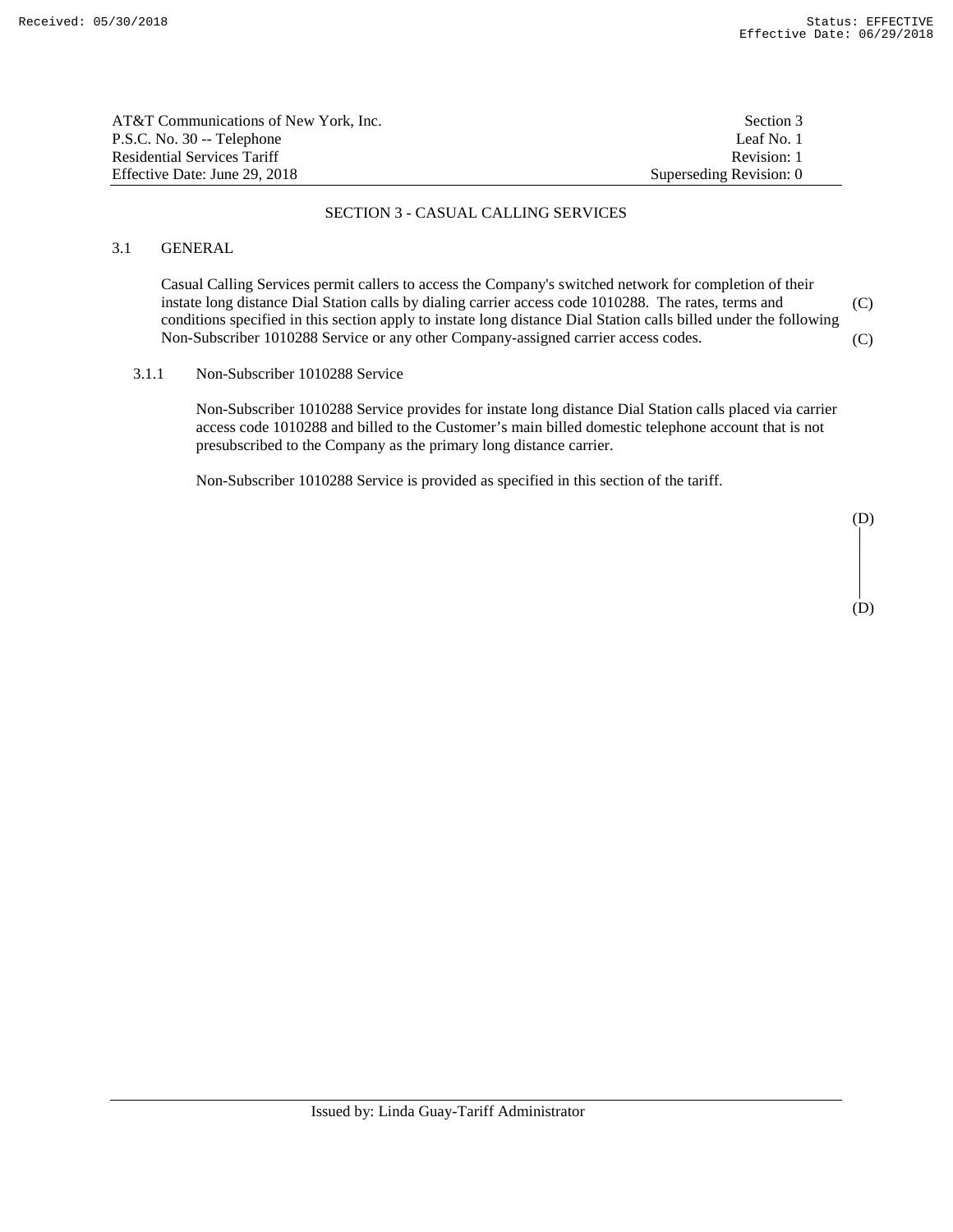| AT&T Communications of New York, Inc. | Section 3             |
|---------------------------------------|-----------------------|
| P.S.C. No. 30 -- Telephone            | Leaf No. 2            |
| Residential Services Tariff           | Revision: 0           |
| Effective Date: December 1. 2014      | Superseding Revision: |

#### SECTION 3 - CASUAL CALLING SERVICES

#### 3.2 NON-SUBSCRIBER 1010288 SERVICE

#### 3.2.1 General

 Non-Subscriber 1010288 Service is available for instate long distance calls placed from points within the State of New York and billed to the Customer's residential telephone account that is not presubscribed to the Company as the primary interexchange carrier. Access to Non-Subscriber 1010288 Service for Dial Station calls must be made by dialing the carrier access code 1010288. The Customer is responsible for any 1010288 charges billed to the Customer's account regardless of how the carrier access code is dialed.

# 3.2.2 Calls Not Subject to Non-Subscriber 1010288 Charges

 Non-Subscriber 1010288 Service does not apply to the following type of calls: conference calls, calls to Company Directory Assistance, calls to 800 and 900 telephone numbers, Telecommunications Relay Service calls, calls placed from cellular phones, calls made by certified Customers with Disabilities, calls billed to a residential telephone account for which presubscription to the Company has been discontinued, but an active billing record for such account still exists in the Company's billing system.

 Calls billed to a residential telephone account for which presubscription to the Company has been discontinued, but an active billing record for such account still exists in the Company's billing system will be rated at Dial Station rates as described in the Price List section of this Tariff

#### 3.2.3 Credits

 The Company will credit the charges for Non-Subscriber 1010288 Service reported by newly presubscribed Customers of the Company during the period between presubscription and administrative processing of the new Customer. The Company will also credit the charges for Non-Subscriber 1010288 Service reported by Customers during a reportable incident of service outage by another carrier.To receive either of these credits, Customers must contact the Company through an 800 number designated for billing inquiries. Applicable Dial Station charges will apply for all completed calls for which a credit is received. The credit will be given either in the form of a bill credit or a Long Distance Certificate, at the Company's discretion.

# 3.2.4 Availability

The application of charges for Non-Subscriber 1010288 Service is subject to billing availability.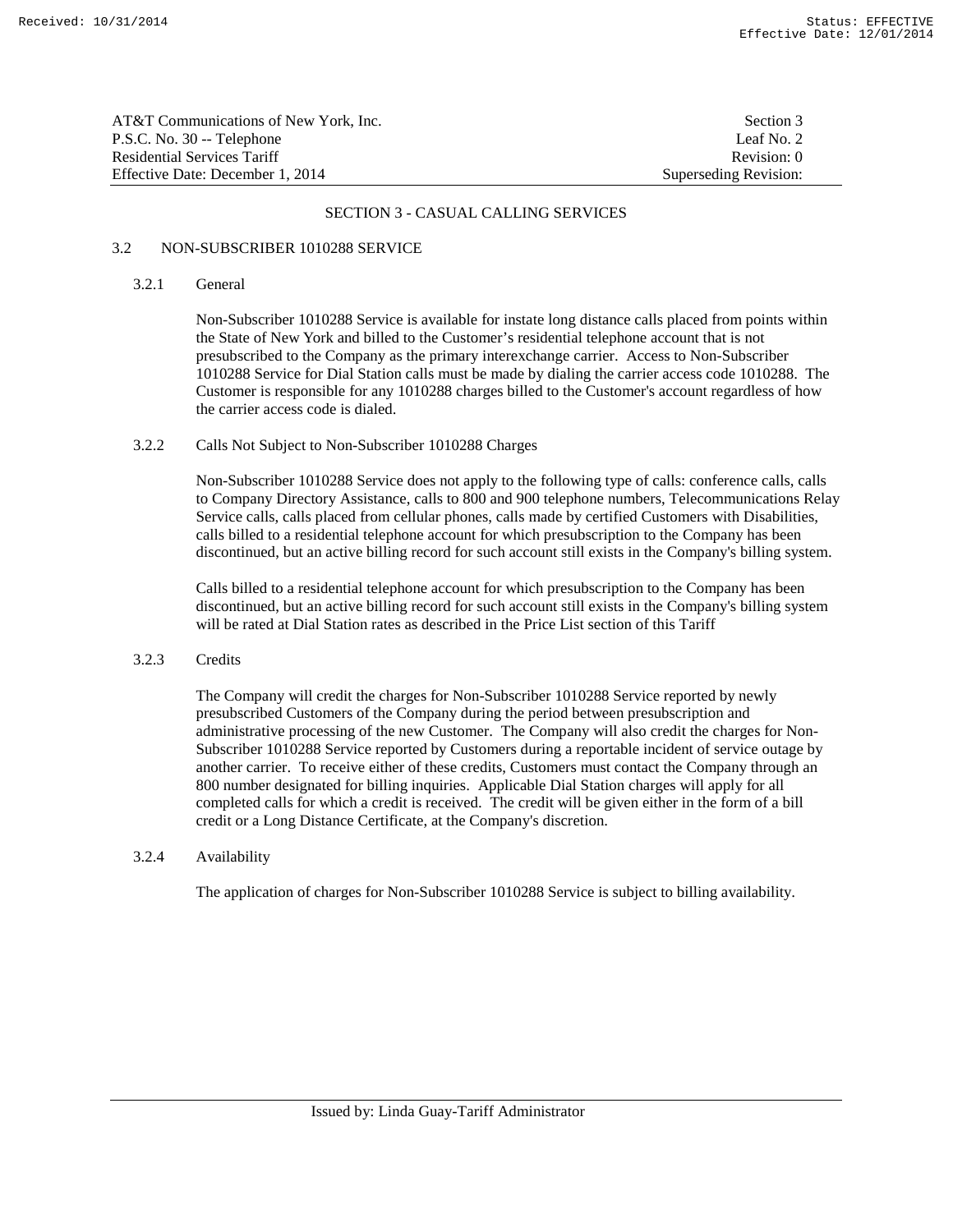| AT&T Communications of New York, Inc. | Section 3             |
|---------------------------------------|-----------------------|
| P.S.C. No. 30 -- Telephone            | Leaf No. 3            |
| <b>Residential Services Tariff</b>    | Revision: 0           |
| Effective Date: December 1, 2014      | Superseding Revision: |

#### SECTION 3 - CASUAL CALLING SERVICES

# 3.2 NON-SUBSCRIBER 1010288 SERVICE (continued)

# 3.2.5 Rates and Charges

- Usage charges and a per call Service Charge apply to each completed call.
- Service Charges associated with Non-Subscriber 1010288 Service apply in addition to all other applicable Service Charges and Surcharges.
- Charges are applicable 24 hours-a-day, 7 days-a-week.
- Duration of each call is recorded in whole minutes, with partial minutes rounded up to the next whole minute (for example, a 45 second call will be billed as a one-minute call).
- See the Price List section of this Tariff for current rates and charges.

#### Maximum Rates:

 See Initial Subscription Service Usage Rate Schedule in Section 4 following for Non-Subscriber 1010288 Direct Dial Station usage rates.

|                                           | Service Charge |
|-------------------------------------------|----------------|
| <b>Class of service</b>                   | Per Call       |
| Non-Subscriber 1010288 Dial Station Calls | \$4.00         |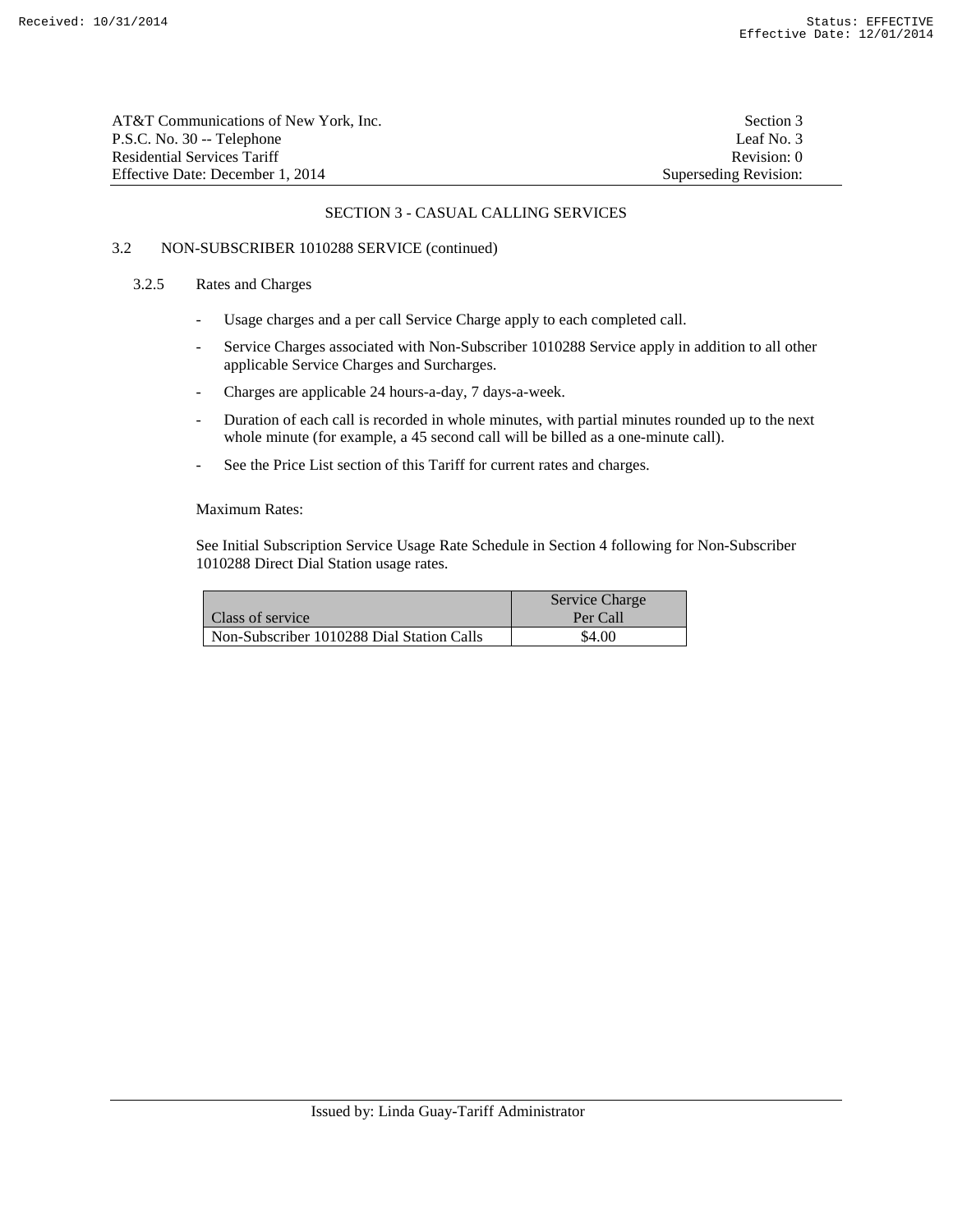AT&T Communications of New York, Inc.<br>
P.S.C. No. 30 -- Telephone<br>
Leaf No. 4 P.S.C. No. 30 -- Telephone Residential Services Tariff Revision: 1<br>Effective Date: June 29, 2018 Superseding Revision: 0 Effective Date: June 29, 2018

#### SECTION 3 - CASUAL CALLING SERVICES

(D)

(D)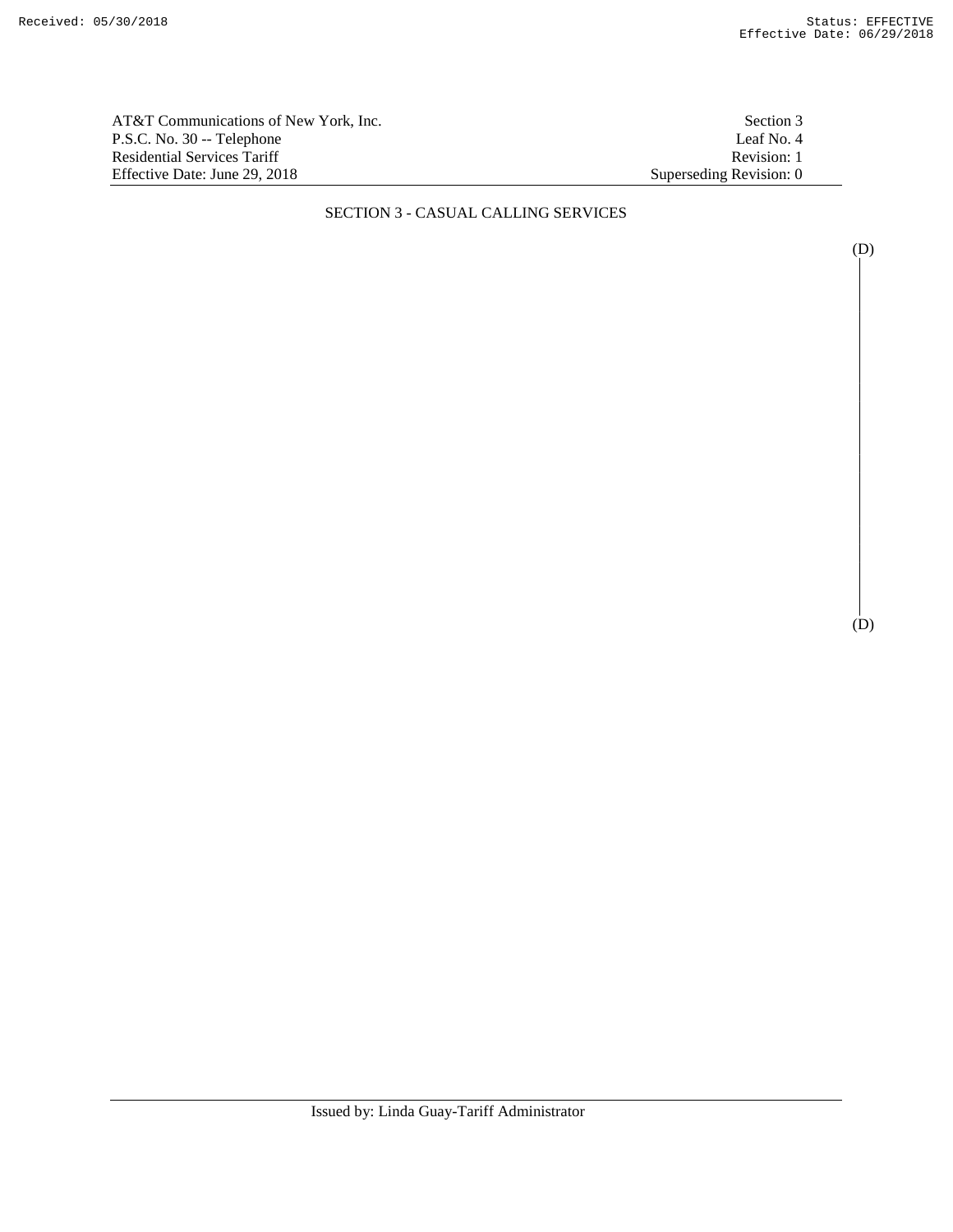AT&T Communications of New York, Inc.<br>
P.S.C. No. 30 -- Telephone<br>
Leaf No. 5 P.S.C. No. 30 -- Telephone Residential Services Tariff Revision: 1<br>Effective Date: June 29, 2018 Superseding Revision: 0 Effective Date: June 29, 2018

# SECTION 3 - CASUAL CALLING SERVICES

(D)